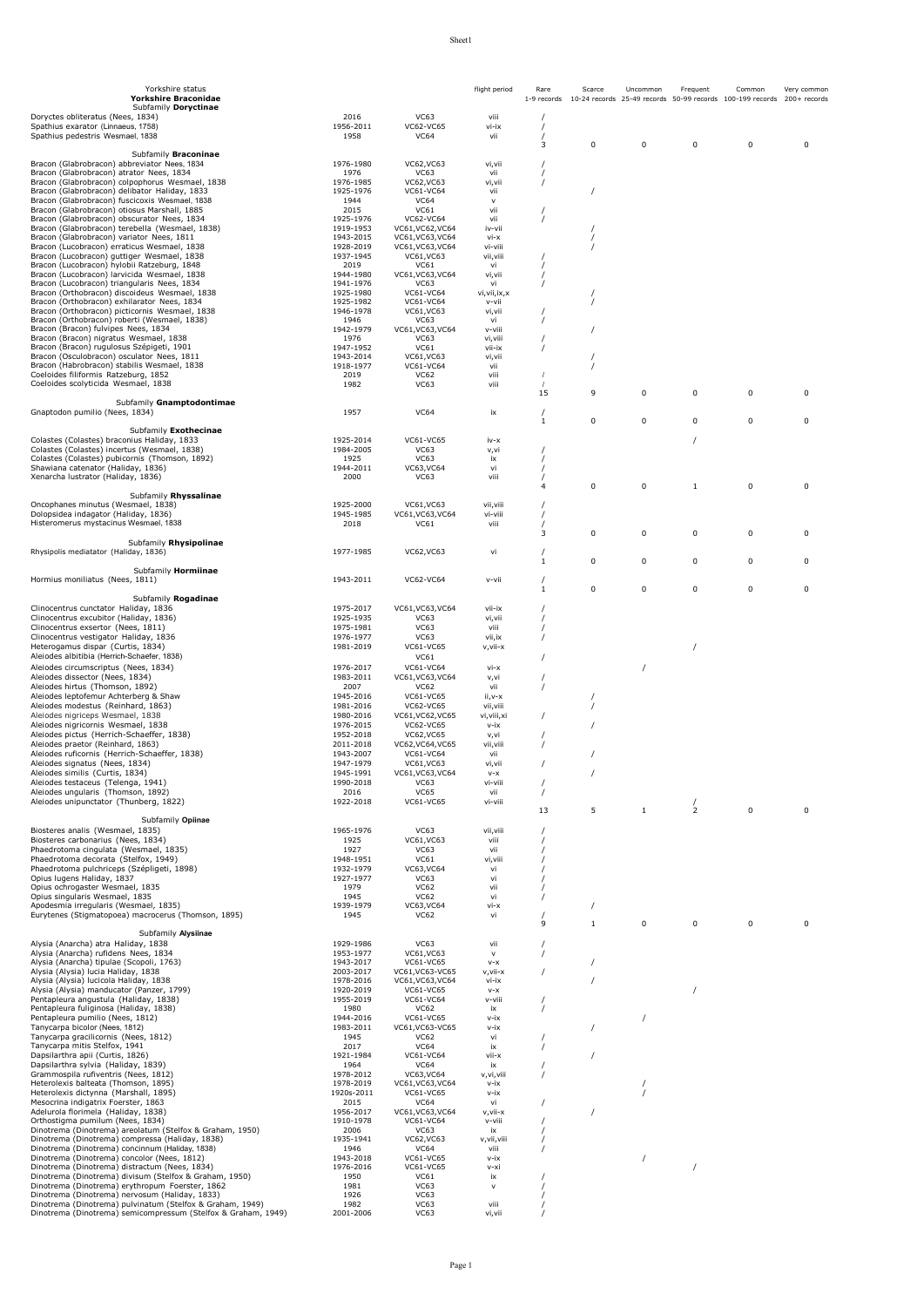| Dinotrema (Leptotrema) dentifemur (Stelfox, 1943)                                                       | 1984-2016                  | VC61-VC64                       | v, vi, viii. ix         |     |          |          |   |   |   |
|---------------------------------------------------------------------------------------------------------|----------------------------|---------------------------------|-------------------------|-----|----------|----------|---|---|---|
| Panerema fulvicornis (Haliday, 1838)                                                                    | 1936-1941                  | VC63                            | vi-viii                 |     |          |          |   |   |   |
| Panerema inops Foerster, 1862                                                                           | 1946-1989                  | VC62, VC64                      | ix                      |     |          |          |   |   |   |
| Aspilota fuscicornis (Haliday, 1838)                                                                    | 1947-2001                  | VC61, VC63-VC65                 | v-viii                  |     |          |          |   |   |   |
| Aspilota ruficornis (Nees, 1834)<br>Aphaereta difficilis Nixon, 1939                                    | 1936-2006<br>2017          | VC61-VC64<br><b>VC64</b>        | vii, viii<br>ix         |     |          |          |   |   |   |
| Aphaereta falcigera Graham, 1960                                                                        | 1976                       | <b>VC63</b>                     | vi                      |     |          |          |   |   |   |
| Aphaereta major (Thomson, 1895)                                                                         | 2015                       | VC62                            | $\mathsf{v}$            |     |          |          |   |   |   |
| Aphaereta minuta (Nees, 1811)                                                                           | 1952-2012                  | VC61, VC63                      | vi, vii                 |     |          |          |   |   |   |
| Aphaereta pallipes (Say, 1829)                                                                          | 2012-2015                  | VC63, VC64                      | vii-x                   |     |          |          |   |   |   |
| Aphaereta tenuicornis Nixon, 1939<br>Phaenocarpa (Phaenocarpa) canaliculata Stelfox, 1941               | 1982-2012<br>1945-2017     | VC61, VC63, VC65<br><b>VC64</b> | vii-ix<br>v,x           |     |          |          |   |   |   |
| Phaenocarpa (Phaenocarpa) conspurcator (Haliday, 1838)                                                  | 1927-2018                  | VC61-VC65                       | iv-xi                   |     |          |          |   |   |   |
| Phaenocarpa (Phaenocarpa) eugenia (Haliday, 1838)                                                       | 1919                       | VC61                            | vi                      |     |          |          |   |   |   |
| Phaenocarpa (Phaenocarpa) flavipes (Haliday, 1838)                                                      | 2012-2013                  | <b>VC64</b>                     | ix, x                   |     |          |          |   |   |   |
| Phaenocarpa (Phaenocarpa) livida (Haliday, 1838)                                                        | 1948-2015                  | VC61, VC63, VC64                | vi, vii, ix             |     |          |          |   |   |   |
| Phaenocarpa (Phaenocarpa) picinervis (Haliday, 1838)<br>Phaenocarpa (Phaenocarpa) ruficeps (Nees, 1812) | 1934-2018<br>1920s-2019    | VC61-VC65<br>VC61-VC65          | v-ix<br>v-xi            |     |          |          |   |   |   |
| Phaenocarpa (Homophyla) pullata (Haliday, 1838)                                                         | 1951-2018                  | VC61                            | $\mathsf{V}$            |     |          |          |   |   |   |
| Asobara tabida (Nees, 1834)                                                                             | 1976-1980                  | VC62, VC63                      | ix                      |     |          |          |   |   |   |
| Syncrasis halidayi (Foerster, 1862)                                                                     | 1976-1998                  | VC63                            | vi, vii                 |     |          |          |   |   |   |
| Idiasta maritima (Haliday, 1838)                                                                        | 1948-2015                  | VC61, VC63                      | vii, viii               |     |          |          |   |   |   |
| Alloea contracta Haliday, 1833                                                                          | 1979-2016                  | VC61-VC64                       | $V-X$                   |     |          |          |   |   |   |
| Trachyusa aurora (Haliday, 1838)                                                                        | 1942-2015                  | VC61-VC64                       | v-vii                   |     |          |          |   |   |   |
| Atopandrium debilitatum (Morley, 1933)<br>Chasmodon apterus (Nees, 1812)                                | 1949<br>1943-2015          | <b>VC61</b><br>VC61, VC63, VC64 | viii<br>vi-ix           |     |          |          |   |   |   |
| Coelinius parvulus (Nees, 1811)                                                                         | 1950-2017                  | VC61-VC64                       | vi-ix                   |     |          |          |   |   |   |
| Coelinideus elegans (Curtis, 1829)                                                                      | 1943-1956                  | <b>VC64</b>                     | vii                     |     |          |          |   |   |   |
| Coelinideus gracilis (Curtis, 1829)                                                                     | 1980-2000                  | VC62, VC63                      | vi                      |     |          |          |   |   |   |
| Coelinideus liparae (Giraud, 1863)                                                                      | 1985-2012                  | VC61, VC63                      | v, vi, x                |     |          |          |   |   |   |
| Coelinideus nigra (Nees, 1811)                                                                          | 1919-1983                  | VC61-VC63, VC65                 | vi-viii                 |     |          |          |   |   |   |
| Coelinideus vidua (Curtis, 1829)                                                                        | 1979                       | VC63                            | vi                      |     |          |          |   |   |   |
| Trachionus (Trachionus) mandibularis (Nees, 1816)<br>Trachionus (Planiricus) hians (Nees, 1816)         | 2015<br>1951-2014          | VC61, VC63<br>VC61, VC63-VC65   | vii                     |     |          |          |   |   |   |
| Trachionus (Planiricus) ringens (Haliday, 1839)                                                         | 1956-2010                  | VC63, VC64                      | v-vii<br>vi,vii         |     |          |          |   |   |   |
| Epimicta marginalis (Haliday, 1839)                                                                     | 1986-2011                  | VC63, VC65                      | vi-viii                 |     |          |          |   |   |   |
| Aristelix phoenicura (Haliday, 1839)                                                                    | 1978                       | VC63                            | vii                     |     |          |          |   |   |   |
| Laotris striatula (Haliday, 1839)                                                                       | 1977-2014                  | VC61-VC64                       | vi, vii, ix             |     |          |          |   |   |   |
| Sarops rea Nixon, 1942                                                                                  | 1979-1980                  | VC63                            | vi                      |     |          |          |   |   |   |
| Synelix semirugosa (Haliday, 1839)                                                                      | 1862/65-2017               | VC61-VC63                       | $\mathsf{v}$            |     |          |          |   |   |   |
| Chaenusa conjungens (Nees, 1811)<br>Chorebus agraules (Nixon, 1945)                                     | 1980                       | VC63                            | viii                    |     |          |          |   |   |   |
| Chorebus albipes (Haliday, 1839)                                                                        | 1978<br>1979               | VC63<br>VC63                    | vii<br>vi               |     |          |          |   |   |   |
| Chorebus alecto (Morley, 1924)                                                                          | 1979                       | VC63                            | vi                      |     |          |          |   |   |   |
| Chorebus ampliator (Nees, 1834)                                                                         | Pre-1937-1982              | VC61, VC63, VC64                | vii                     |     |          |          |   |   |   |
| Chorebus anita (Nixon, 1943)                                                                            | 1991                       | VC63                            | $\mathsf{v}$            |     |          |          |   |   |   |
| Chorebus aphantus (Marshall, 1895)                                                                      | Pre-1937-2001              | VC63, VC64                      | vii                     |     |          |          |   |   |   |
| Chorebus asramenes (Nixon, 1943)                                                                        | 1932-2011                  | VC63-VC65                       | v-vii                   |     |          |          |   |   |   |
| Chorebus bres (Nixon, 1944)                                                                             | 2001                       | VC63                            | vi                      |     |          |          |   |   |   |
| Chorebus brevicornis (Thomson, 1895)                                                                    | 2000-2011                  | VC63, VC64                      | vi                      |     |          |          |   |   |   |
| Chorebus crenulatus (Thomson, 1895)                                                                     | 1947-1980                  | VC61-VC63                       | vi,vii                  |     |          |          |   |   |   |
| Chorebus crocale (Nixon, 1945)<br>Chorebus cylindricus (Telenga, 1934)                                  | 1936<br>1980               | <b>VC64</b><br>VC63             | vii<br>vii              |     |          |          |   |   |   |
| Chorebus cytherea (Nixon, 1937)                                                                         | 2003                       | <b>VC64</b>                     | vi, ix                  |     |          |          |   |   |   |
| Chorebus didas (Nixon, 1944)                                                                            | 1925                       | VC63                            | vi                      |     |          |          |   |   |   |
| Chorebus diremtus (Nees, 1834)                                                                          | 2002-2018                  | VC63                            | vi                      |     |          |          |   |   |   |
| Chorebus eros (Nixon, 1937)                                                                             | 1923-2004                  | VC61-VC63                       | v,vi                    |     |          |          |   |   |   |
| Chorebus esbelta (Nixon, 1937)                                                                          | 1976-2006                  | VC63                            | vii-ix                  |     |          |          |   |   |   |
| Chorebus fallax (Nixon, 1937)<br>Chorebus fordi (Nixon, 1954)                                           | 1991                       | VC63                            | $\mathsf{v}$            |     |          |          |   |   |   |
| Chorebus foveolus (Haliday, 1839)                                                                       | 1982<br>1976-1982          | VC63<br>VC63                    | viii<br>vii             |     |          |          |   |   |   |
| Chorebus fuscipennis (Nixon, 1937)                                                                      | 1980                       | <b>VC62</b>                     | vi                      |     |          |          |   |   |   |
| Chorebus glaber (Nixon, 1944)                                                                           | 2002                       | VC63                            | vii                     |     |          |          |   |   |   |
| Chorebus hirtigenus Stelfox, 1957                                                                       | 1986                       | <b>VC65</b>                     | $\mathsf{v}$            |     |          |          |   |   |   |
| Chorebus lar (Morley, 1924)                                                                             | 2001                       | VC63                            | vi                      |     |          |          |   |   |   |
| Chorebus lateralis (Haliday, 1839)                                                                      | 1925-2015                  | VC61, VC63, VC64                | vi,x                    |     |          |          |   |   |   |
| Chorebus leptogaster (Haliday, 1839)<br>Chorebus longicornis (Nees, 1811)                               | 2015<br>1934-2018          | <b>VC64</b><br>VC61-VC65        | vi, viii, x<br>$V - X$  |     |          | $\prime$ |   |   |   |
| Chorebus lugubris (Nixon, 1937)                                                                         | 1931-1950                  | VC61.VC64                       | viii, ix                |     |          |          |   |   |   |
| Chorebus merellus (Nixon, 1937)                                                                         | 2003-2012                  | VC61, VC63-VC65                 | viii, ix                |     |          |          |   |   |   |
| Chorebus miodes (Nixon, 1949)                                                                           | 1930-1988                  | VC63, VC65                      | vi, vii                 |     |          |          |   |   |   |
| Chorebus misellus (Marshall, 1895)                                                                      | 2011                       | <b>VC62</b>                     | $\mathsf{v}$            |     |          |          |   |   |   |
| Chorebus nydia (Nixon, 1937)<br>Chorebus ovalis (Marshall, 1896)                                        | 1976-1985<br>pre-1937-1976 | VC63                            | vi,vii<br>vii           |     |          |          |   |   |   |
| Chorebus petiolatus (Nees, 1834)                                                                        | 1936-2019                  | VC63, VC64<br>VC62-VC64         | vi, viii                |     |          |          |   |   |   |
| Chorebus posticus (Haliday, 1839)                                                                       | 1976-1980                  | VC62, VC63                      | vi, vii                 |     |          |          |   |   |   |
| Chorebus pulverosus (Haliday, 1839)                                                                     | 1943                       | VC63                            | ix                      |     |          |          |   |   |   |
| Chorebus risilis (Nixon, 1949)                                                                          | 1980                       | <b>VC62</b>                     | vi                      |     |          |          |   |   |   |
| Chorebus senilis (Nees, 1812)                                                                           | 1923-2018                  | VC61, VC63-VC65                 | v-vii                   |     | $\prime$ |          |   |   |   |
| Chorebus siniffa (Nixon, 1937)                                                                          | 1978-2013                  | VC61-VC64                       | vi, vii                 |     |          |          |   |   |   |
| Chorebus talaris (Haliday, 1839)                                                                        | 1925-2015                  | VC61, VC63, VC64                | v, vii, viii            |     |          |          |   |   |   |
| Chorebus thusa (Nixon, 1937)<br>Chorebus transversus (Nixon, 1954)                                      | 1978<br>1964               | VC63<br><b>VC64</b>             | v,vii<br>$\mathsf{v}$   |     |          |          |   |   |   |
| Chorebus uliginosus (Haliday, 1839)                                                                     | 2018                       | VC63                            | vi                      |     |          |          |   |   |   |
| Chorebus uma (Nixon, 1944)                                                                              | 1977-2015                  | VC61, VC63                      | v, vi, viii             |     |          |          |   |   |   |
| Exotela cyclogaster Foerster, 1862                                                                      | 1976-2012                  | VC62-VC64                       | vi-x                    |     |          |          |   |   |   |
| Exotela flavicoxa (Thomson, 1895)                                                                       | 1979-1983                  | VC62-VC63                       | v-vii                   |     |          |          |   |   |   |
| Exoleta gilvipes (Haliday, 1839)<br>Exoleta hera (Nixon, 1937)                                          | 1981-2011<br>1976-2017     | VC63, VC64<br>VC61-VC64         | v,ix<br>$Vi - X$        |     |          |          |   |   |   |
| Exoleta melanocera (Thomson, 1895)                                                                      | 1978-1980                  | VC62, VC63                      | vi, vii                 |     |          |          |   |   |   |
| Exoleta spinifer (Nixon, 1954)                                                                          | 1977-2011                  | VC61, VC63, VC64                | vi, vii, ix             |     |          |          |   |   |   |
| Protodacnusa tristis (Nees, 1834)                                                                       | 1974-2002                  | VC63                            | v-vii                   |     |          |          |   |   |   |
| Tates heterocera (Thomson, 1895)                                                                        | 1977-2019                  | VC61-VC63                       | v,vi                    |     |          |          |   |   |   |
| Dacnusa abdita Haliday, 1838<br>Dacnusa adducta (Haliday, 1839)                                         | 1947-2018                  | VC61-VC65                       | v-xi                    |     |          |          |   |   |   |
| Dacnusa areolaris (Nees, 1811)                                                                          | 1978-2015<br>1922-2018     | VC62-VC64<br>VC61-VC65          | vi, vii, ix<br>iv-x,xii |     |          |          |   |   |   |
| Dacnusa confinis Ruthe, 1859                                                                            | 1951-2007                  | VC61, VC63, VC64                | v-ix,xii                |     |          |          |   |   |   |
| Dacnusa evadne Nixon, 1937                                                                              | 1980-1987                  | VC62, VC63                      | vi                      |     |          |          |   |   |   |
| Dacnusa faroeensis (Roman, 1917)                                                                        | 1942-2016                  | VC61-VC65                       | iv-x                    |     |          |          |   |   |   |
| Dacnusa laevipectus Thomson, 1895                                                                       | 1975-2016                  | VC61-VC65                       | iv-xi                   |     |          |          |   |   |   |
| Dacnusa longiradialis Nixon, 1937                                                                       | 1937-2016                  | VC61-VC65                       | iv-xi                   |     |          |          |   |   |   |
| Dacnusa lugens (Haliday, 1839)                                                                          | 1930                       | <b>VC64</b>                     | viii                    |     |          |          |   |   |   |
| Dacnusa maculipes Thomson, 1895                                                                         | 1954-2015                  | VC61-VC65                       | $V - X$                 |     |          |          |   |   |   |
| Dacnusa plantaginis Griffiths, 1967<br>Dacnusa pubescens (Curtis, 1826)                                 | 1983<br>1939-2015          | VC61<br>VC61-VC63               | vii                     |     |          |          |   |   |   |
| Dacnusa soma (Nixon, 1948)                                                                              | 1989                       | VC63                            | $V - X$<br>viii         |     |          |          |   |   |   |
| Dacnusa stramineipes (Haliday, 1839)                                                                    | 1915-2017                  | VC61-VC65                       | $V-X$                   |     |          |          |   |   |   |
| Dacnusa temula (Haliday, 1839)                                                                          | 1925-2015                  | VC61, VC63-VC65                 | vi, viii, x             |     |          |          |   |   |   |
|                                                                                                         |                            |                                 |                         | 102 | 17       | 9        | 8 | 2 | 0 |
| Subfamily Microgasterinae                                                                               |                            |                                 |                         |     |          |          |   |   |   |
| Adelius germanus (Haliday, 1834)                                                                        | 1950-1979                  | VC61, VC63, VC64                | vi, vii, ix             |     |          |          |   |   |   |
| Dolichogenidea breviventris (Ratzeburg, 1848)<br>Dolichogenidea candidata (Haliday, 1834)               | 2012<br>1976-1977          | <b>VC64</b><br>VC63, VC64       | viii, xii<br>vii        |     |          |          |   |   |   |
| Dolichogenidea decora (Haliday, 1834)                                                                   | 1974-1979                  | VC63, VC64                      | vii                     |     |          |          |   |   |   |
| Dolichogenidea emarginata (Nees, 1834)                                                                  | 1975-1979                  | VC63                            | vii, viii               |     |          |          |   |   |   |
| Dolichogenidea gracilariae (Wilkinson, 1940)                                                            | 1925-1948                  | VC63, VC64                      | vii,ix                  |     |          |          |   |   |   |
| Dolichogenidea halidayi (Marshall, 1872)                                                                | 1975-2016                  | VC61, VC63, VC64                | vi, vii                 |     |          |          |   |   |   |
| Dolichogenidea infima (Haliday, 1834)                                                                   | 1943-2015                  | VC61, VC63, VC64                | v-viii                  |     |          |          |   |   |   |
|                                                                                                         |                            |                                 |                         |     |          |          |   |   |   |
| Dolichogenidea lacteicolor (Viereck, 1911)<br>Dolichogenidea sicaria (Marshall, 1885)                   | 1979<br>1977               | VC63<br>VC63                    | vii<br>vii              |     |          |          |   |   |   |

Sheet1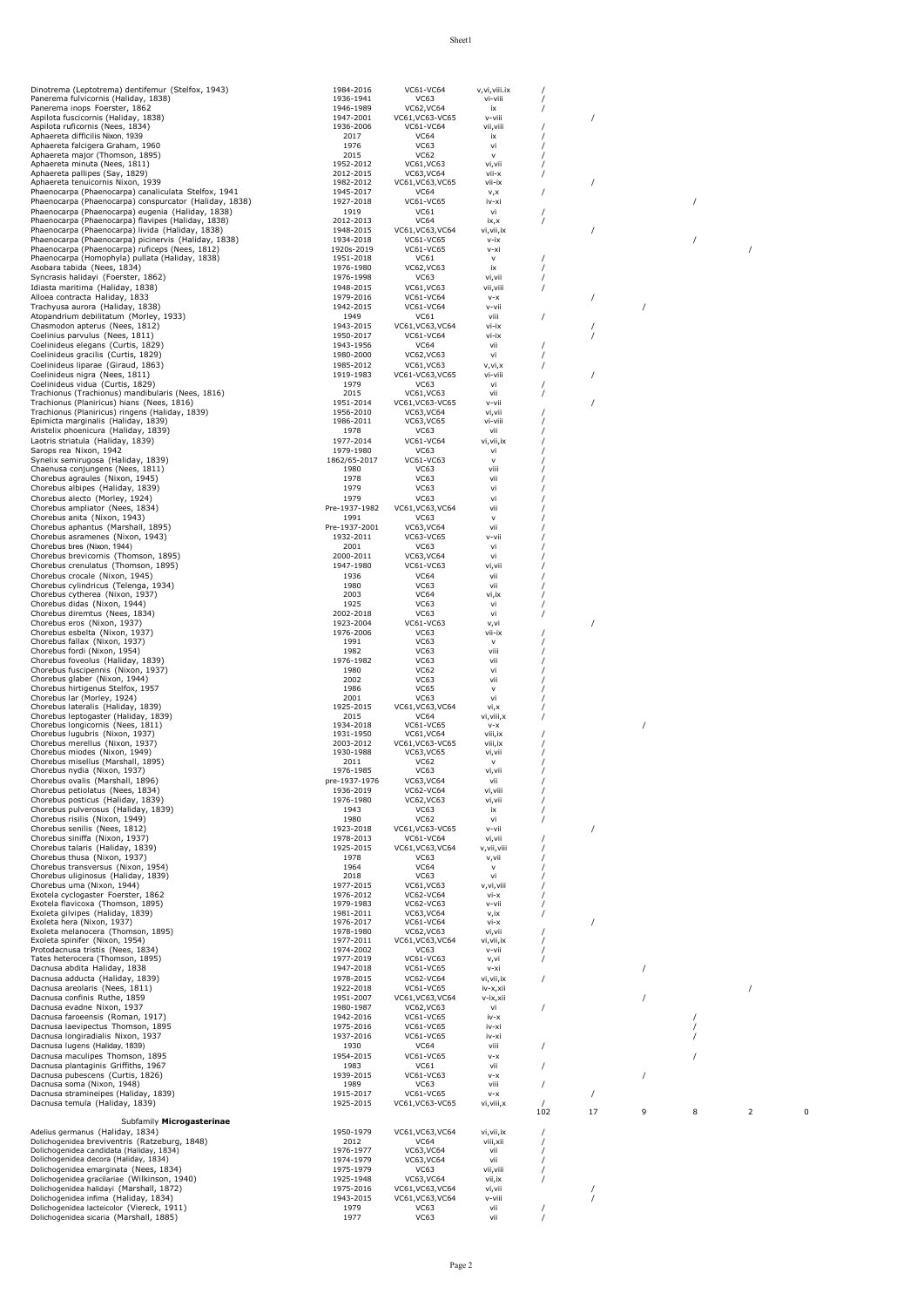|                                                                                                       | 2001-2016               | <b>VC62-VC64</b>                | iv,viii-x                   | $\prime$     |                |                         |   |          |             |
|-------------------------------------------------------------------------------------------------------|-------------------------|---------------------------------|-----------------------------|--------------|----------------|-------------------------|---|----------|-------------|
| Pholetesor viminetorum (Wesmael, 1837)                                                                | 1947-2013               | VC61-VC64                       | $\mathsf{v}$                |              |                |                         |   |          |             |
| Apanteles brunnistigma Abdinbekova, 1969<br>Apanteles galleriae Wilkinson, 1932                       | 1951-2008<br>2014       | VC61, VC63<br><b>VC64</b>       | v-ix<br>V                   |              |                |                         |   |          |             |
| Apanteles sodalis (Haliday, 1834)                                                                     | 1976                    | VC63                            | vi                          |              |                |                         |   |          |             |
| Apanteles xanthostigma (Haliday, 1834)                                                                | 1951-2004               | VC61, VC63                      | v-viii, x                   |              |                |                         |   |          |             |
| Glyptapanteles aliphera (Nixon, 1973)<br>Glyptapanteles callidus (Haliday, 1834)                      | 1951-2010<br>1989       | VC61, VC63, VC64<br>VC61, VC63  | v-ix<br>v, viii             |              |                |                         |   |          |             |
| Glyptapanteles compressiventris (Muesebeck, 1921)                                                     | 2004-2015               | VC61-VC63                       | v,vi,ix                     |              |                |                         |   |          |             |
| Glyptapanteles fausta (Nixon, 1973)                                                                   | 2014                    | <b>VC64</b>                     | ix                          |              |                |                         |   |          |             |
| Glyptapanteles fulvipes (Haliday, 1834)<br>Glyptapanteles lateralis (Haliday, 1834)                   | 1920s-2018<br>1980-2016 | VC61-VC65<br>VC63, VC64         | iv-xi                       |              |                |                         |   |          |             |
| Glyptapanteles mygdonia (Nixon, 1973)                                                                 | 1955-2011               | VC63, VC64                      | vi, vii, ix, x<br>vii, viii | $\prime$     |                |                         |   |          |             |
| Glyptapanteles pallipes (Reinhard, 1880)                                                              | 1975-1980               | VC61-VC63                       | vi-ix                       |              |                |                         |   |          |             |
| Glyptapanteles pinicola (Lyle, 1917)                                                                  | 1923                    | VC61, VC64                      | vi                          |              |                |                         |   |          |             |
| Glyptapanteles salepus (Papp, 1983)                                                                   | 1996                    | VC62                            |                             | $\prime$     |                |                         |   |          |             |
| Glyptapanteles vitripennis (Curtis, 1830)<br>Cotesia abjecta (Marshall, 1885)                         | 1925-2019<br>1983       | VC61-VC64<br>VC63               | vi-viii<br>viii             |              |                |                         |   |          |             |
| Cotesia brevicornis (Wesmael, 1837)                                                                   | 1990                    | <b>VC63</b>                     | iv                          |              |                |                         |   |          |             |
| Cotesia chares (Nixon, 1965)                                                                          | 1977-2013               | VC62-VC64                       | v-vii                       |              |                |                         |   |          |             |
| Cotesia cuprea (Lyle, 1925)                                                                           | 1926-2013               | VC61, VC63, VC64                | v                           |              |                |                         |   |          |             |
| Cotesia ferruginea (Marshall, 1885)<br>Cotesia glomerata (Linnaeus, 1758)                             | 1946-1980               | VC61, VC63, VC64                | vi                          |              |                |                         |   |          |             |
| Cotesia gonopterygis (Marshall, 1885)                                                                 | 1974-2017<br>1979       | VC61-VC64<br><b>VC63</b>        | viii, ix                    |              |                |                         |   |          |             |
| Cotesia hyphantriae (Riley, 1887)                                                                     | 2010                    | <b>VC64</b>                     |                             |              |                |                         |   |          |             |
| Cotesia melanoscela (Ratzeburg, 1844)                                                                 | 2012-2013               | VC61                            |                             |              |                |                         |   |          |             |
| Cotesia pilicornis (Thomson, 1890)                                                                    | 1982-2012               | <b>VC64, VC65</b>               | vii                         |              |                |                         |   |          |             |
| Cotesia praepotens (Haliday, 1834)                                                                    | 1947-1989               | VC61, VC63                      | vii                         |              |                |                         |   |          |             |
| Cotesia ruficrus (Haliday, 1834)<br>Cotesia salebrosa (Marshall, 1885)                                | 1976<br>1925-2005       | VC63<br>VC61, VC63              | vii-ix<br>$\mathsf{v}$      |              |                |                         |   |          |             |
| Cotesia saltatoria (Balevski, 1980)                                                                   | 2002                    | VC61                            |                             |              |                |                         |   |          |             |
| Cotesia spuria (Wesmael, 1837)                                                                        | 1925-2011               | VC62-VC64                       | vi                          |              |                |                         |   |          |             |
| Cotesia tenebrosa (Wesmael, 1837)                                                                     | 2002                    | VC61                            |                             |              |                |                         |   |          |             |
| Cotesia tibialis (Curtis, 1830)                                                                       | 1924-2008<br>2001       | VC61, VC63-VC65<br>VC63         | iii,vi<br>v                 |              |                |                         |   |          |             |
| Cotesia vestalis (Haliday, 1835)<br>Cotesia villana (Reinhard, 1880)                                  | 1980                    | <b>VC62</b>                     |                             |              |                |                         |   |          |             |
| Cotesia zygaenarum (Marshall, 1885)                                                                   | 1956                    | <b>VC64</b>                     | vii                         |              |                |                         |   |          |             |
| Protapanteles immunis (Haliday, 1834)                                                                 | 2003-2013               | VC61, VC64                      | vi-ix                       |              |                |                         |   |          |             |
| Protapanteles incertus (Ruthe, 1859)                                                                  | 1925                    | VC63                            |                             |              |                |                         |   |          |             |
| Protapanteles triangulator (Wesmael, 1837)<br>Choeras dorsalis (Spinola, 1808)                        | 1977-1979<br>2003       | <b>VC63</b><br>VC61             | v-vii,ix                    |              |                |                         |   |          |             |
| Diolcogaster alvearia (Fabricius, 1798)                                                               | 1920s-1997              | VC61, VC63                      | vii, viii                   |              |                |                         |   |          |             |
| Diolcogaster minuta (Reinhard, 1880)                                                                  | 2002                    | VC63                            | vii                         |              |                |                         |   |          |             |
| Diolcogaster scotica (Marshall, 1885)                                                                 | 1976                    | <b>VC63</b>                     | vii                         |              |                |                         |   |          |             |
| Rasivalva marginata (Nees, 1834)<br>Sathon falcatus (Nees, 1834)                                      | 1987-2015<br>1923-2016  | VC61, VC63, VC64<br>VC61-VC65   | vi, viii                    |              |                |                         |   |          |             |
| Hygroplitis rugulosa (Nees, 1834)                                                                     | 1976                    | VC63                            | v,vii-ix<br>vii             |              |                |                         |   |          |             |
| Hygroplitis russata (Haliday, 1834)                                                                   | 1984-2015               | VC61, VC63                      | vii, viii                   |              |                |                         |   |          |             |
| Microgaster alebion Nixon, 1968                                                                       | 1951-2018               | VC61, VC63-VC65                 | vi-viii,x                   |              |                |                         |   |          |             |
| Microgaster fulvicrus Thomson, 1895<br>Microgaster globata (Linnaeus, 1758)                           | 1951<br>1927-1976       | VC61<br>VC61, VC63, VC64        | vi<br>vi-viii               |              |                |                         |   |          |             |
| Microgaster hospes Marshall, 1885                                                                     | 1977-1990               | VC63                            | iv-vi                       |              |                |                         |   |          |             |
| Microgaster luctuosa Haliday, 1834                                                                    | 1984-2011               | VC61, VC63                      | vi, viii                    |              |                |                         |   |          |             |
| Microgaster meridiana Haliday, 1834                                                                   | 1943-2016               | VC61-VC65                       | vii, viii                   |              |                |                         |   |          |             |
| Microgaster messoria Haliday, 1834<br>Microgaster nixalebion Shaw, 2004                               | 1943-2017<br>2013-2015  | VC61-VC63<br>VC62, VC64         | vi-viii                     |              |                |                         |   |          |             |
| Microgaster polita Marshall, 1885                                                                     | 1956-2008               | VC62-VC65                       | v,vii,viii<br>vi-ix         |              |                |                         |   |          |             |
| Microgaster raschkiellae Shaw, 2012                                                                   | 1951-2001               | VC61, VC63                      | vi-viii                     |              |                |                         |   |          |             |
| Microgaster stictica Ruthe, 1858                                                                      | 1990-2018               | VC62-VC64                       | vi-ix                       |              |                |                         |   |          |             |
| Microgaster subcompleta Nees, 1834<br>Microplitis deprimator (Fabricius, 1798)                        | 1951-2012<br>1984-2017  | VC61-VC64<br>VC63, VC65         | vii-ix<br>vii, viii         |              |                |                         |   |          |             |
| Microplitis flavipalpis (Brull 1832)                                                                  | 1978-2015               | VC62, VC63                      | $v - ix$                    |              |                |                         |   |          |             |
| Microplitis fordi Nixon, 1970                                                                         | 1982-1984               | VC63                            | vi                          |              |                |                         |   |          |             |
| Microplitis mediator (Haliday, 1834)                                                                  | 1951-2014               | VC61-VC65                       | iv-x                        |              |                |                         |   |          |             |
| Microplitis ocellatae (Bouch 1834)                                                                    | 1968-1969               | VC63<br>VC62, VC63              | vii                         |              |                |                         |   |          |             |
|                                                                                                       |                         |                                 |                             |              |                |                         |   |          |             |
| Microplitis sofron Nixon, 1970                                                                        | 1984-2011               |                                 |                             |              |                |                         |   |          |             |
| Microplitis spectabilis (Haliday, 1834)<br>Microplitis tristis (Nees, 1834)                           | 1976-2011<br>1943-1978  | VC62, VC63<br>VC61, VC63        | iv-viii<br>vii              |              |                |                         |   |          |             |
| Microplitis tuberculifera (Wesmael, 1837)                                                             | 1925-2003               | VC61-VC64                       | vi-ix                       |              |                |                         |   |          |             |
| Microplitis viduus (Ruthe, 1860)                                                                      | 1971-1977               | VC63, VC64                      | vi                          |              |                |                         |   |          |             |
|                                                                                                       |                         |                                 |                             | 62           | 15             | $\mathbf{1}$            | 2 | 0        | 0           |
| Subfamily Cheloninae                                                                                  |                         |                                 | viii                        |              |                |                         |   |          |             |
| Phanerotoma dentata (Panzer, 1805)<br>Chelonus (Chelonus) acuminatus Herrich-Schaeffer, 1838          | 2018<br>1979            | VC63, VC64<br>VC64              | vii                         |              |                |                         |   |          |             |
| Chelonus (Chelonus) carbonator Marshall, 1885                                                         | 1956                    | <b>VC64</b>                     | vii                         |              |                |                         |   |          |             |
| Chelonus (Chelonus) corvulus Marshall, 1885                                                           | 1965-1983               | <b>VC63</b>                     | vii                         |              |                |                         |   |          |             |
| Chelonus (Chelonus) inanitus (Linnaeus, 1767)                                                         | 1910-1995               | VC61, VC63                      | vii-ix                      |              |                |                         |   |          |             |
| Chelonus (Chelonus) obscuratus Herrich-Schaeffer, 1838                                                | 1941<br>1968-2017       | VC61                            | vii                         |              |                |                         |   |          |             |
| Chelonus (Chelonus) oculator (Fabricius, 1785)<br>Chelonus (Microchelonus) latrunculus Marshall, 1885 | 1978-1986               | VC61, VC63<br>VC63, VC65        | vii, viii<br>viii           |              |                |                         |   |          |             |
| Chelonus (Microchelonus) sulcatus Jurine, 1807                                                        | 1977                    | <b>VC64</b>                     |                             |              |                |                         |   |          |             |
| Chelonus (Stylochelonus) pedator Dahlbom, 1833                                                        | 1976                    | <b>VC63</b>                     | vii                         |              |                |                         |   |          |             |
| Ascogaster abdominator (Dahlbom, 1833)                                                                | 1977-2018               | VC61-VC64                       | vi-viii                     |              |                |                         |   |          |             |
| Ascogaster armata Wesmael, 1835<br>Ascogaster bidentula Wesmael, 1835                                 | 1986<br>1930-2016       | <b>VC63</b><br>VC61,63-VC65     | vii<br>vii, viii            |              |                |                         |   |          |             |
| Ascogaster brevicornis Wesmael, 1835                                                                  | 1983-1989               | <b>VC63</b>                     | vii, viii                   |              |                |                         |   |          |             |
| Ascogaster consobrina Curtis, 1837                                                                    | 1978-2014               | VC62, VC63                      | v-vii                       |              |                |                         |   |          |             |
| Ascogaster dentifer Tobias, 1976                                                                      | 1987                    | VC63                            | vi                          |              |                |                         |   |          |             |
| Ascogaster dispar Fahringer, 1934                                                                     | 2013                    | <b>VC64</b>                     |                             |              |                |                         |   |          |             |
| Ascogaster grahami Huddleston, 1984<br>Ascogaster guadridentata Wesmael, 1835                         | 2011-2014<br>1948-2014  | <b>VC64</b><br>VC61, VC63, VC64 | vi<br>vi, vii               |              |                |                         |   |          |             |
| Ascogaster rufidens Wesmael, 1835                                                                     | 1925-1985               | <b>VC63</b>                     | vii                         |              |                |                         |   |          |             |
| Ascogaster rufipes (Latreille, 1809)                                                                  | 1991-2007               | <b>VC63</b>                     | viii                        |              |                |                         |   |          |             |
|                                                                                                       |                         |                                 |                             | 16           | 5              | 0                       | 0 | 0        | 0           |
| Subfamily Ichneutinae<br>Ichneutes reunitor Nees, 1816                                                | 1924-2019               | VC61-VC64                       | vi                          |              |                |                         |   |          |             |
|                                                                                                       |                         |                                 |                             | $\mathbf{1}$ | $\mathbf 0$    | $\Omega$                | 0 | $\Omega$ | 0           |
| Subfamily Agathidinae                                                                                 |                         |                                 |                             |              |                |                         |   |          |             |
| Agathis anglica Marshall, 1885                                                                        | 1978                    | VC63                            | viii                        |              |                |                         |   |          |             |
| Agathis assimilis Kokujev, 1895<br>Agathis breviseta Nees, 1812                                       | 1945<br>2013            | VC61<br><b>VC64</b>             | vi<br>viii                  |              |                |                         |   |          |             |
| Agathis fuscipennis (Zetterstedt, 1838)                                                               | 1947-1978               | VC61, VC63                      | vi, viii                    |              |                |                         |   |          |             |
| Agathis lugubris (Foerster, 1862)                                                                     | 1942-2015               | VC61, VC63, VC64                | vi, vii                     |              |                |                         |   |          |             |
| Agathis rufipalpis Nees, 1814                                                                         | 2011-2019               | <b>VC63</b>                     | vi, vii                     |              |                |                         |   |          |             |
| Agathis varipes Thomson, 1895<br>Lytopilus rufipes (Nees, 1812)                                       | 1979-2017               | VC62, VC63<br>VC63              | vi-viii<br>vii              |              |                |                         |   |          |             |
| Therophilus cingulipes (Nees, 1812)                                                                   | 2017-2018<br>1944-2011  | VC62, VC63                      | vii                         |              |                |                         |   |          |             |
| Therophilus clausthalianus (Ratzeburg, 1844)                                                          | 1925-2017               | VC61-VC64                       | v-viii                      |              |                |                         |   |          |             |
| Therophilus tumidulus (Nees, 1812)                                                                    | 1948-2017               | VC61, VC63                      | vi-ix                       |              |                |                         |   |          |             |
| Earinus elator (Fabricius, 1804)                                                                      | 2002-2015               | VC61, VC63, VC65                | iv.v                        |              |                |                         |   |          |             |
| Earinus gloriatorius (Panzer, 1809)                                                                   | 1931-2019               | VC61-VC64                       | iv-vi                       | 8            | $\overline{2}$ | $\overline{\mathbf{3}}$ | 0 | 0        | $\mathbf 0$ |
| Subfamily Macrocentrinae                                                                              |                         |                                 |                             |              |                |                         |   |          |             |
| Macrocentrus bicolor Curtis, 1833                                                                     | 2016-2019               | VC61, VC64                      | vii,ix                      |              |                |                         |   |          |             |
| Macrocentrus blandus Eady and Clark, 1964                                                             | 1983                    | VC63, VC65                      | vi, vii                     |              |                |                         |   |          |             |
| Macrocentrus cingulum Brischke, 1882                                                                  | 1943-2017               | VC61, VC62, VC64, VC65          | vi,viii,xi                  |              |                |                         |   |          |             |
| Macrocentrus collaris (Spinola, 1808)<br>Macrocentrus infirmus (Nees, 1834)                           | 1951-1987<br>1934-2018  | VC63, VC64<br>VC61-VC63         | viii                        |              |                |                         |   |          |             |
| Macrocentrus linearis (Nees, 1811)<br>Macrocentrus marginator (Nees, 1811)                            | 1925-2017<br>1925-2018  | VC61-VC65<br>VC61, VC63         | v, viii<br>iv,vii-ix        |              |                | $\prime$                |   |          |             |

Sheet1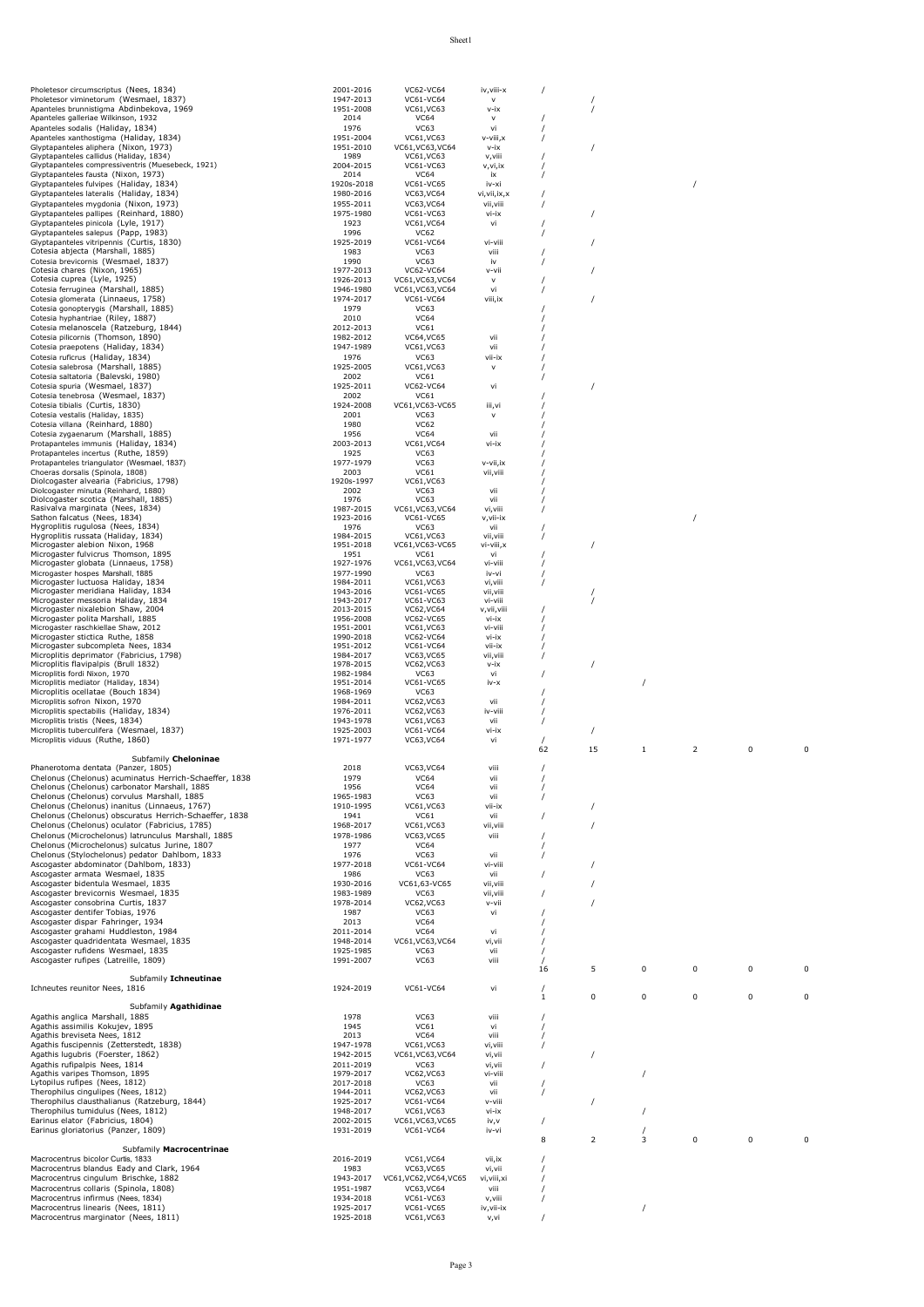| Macrocentrus nidulator (Nees, 1834)                                                              | 1927-2017               | VC61-VC65                      | vii-ix               |                |              |                |              |             |             |
|--------------------------------------------------------------------------------------------------|-------------------------|--------------------------------|----------------------|----------------|--------------|----------------|--------------|-------------|-------------|
| Macrocentrus nitidus (Wesmael, 1837)                                                             | 1980-2019               | VC61-VC63, VC65                | v-viii, x            |                | 7            |                |              |             |             |
| Macrocentrus pallipes (Nees, 1811)                                                               | 1978-2018               | VC61-VC65                      | vi-ix                |                |              |                |              |             |             |
| Macrocentrus resinellae (Linnaeus, 1758)                                                         | 2004                    | <b>VC65</b>                    |                      |                |              |                |              |             |             |
| Macrocentrus thoracicus (Nees, 1811)                                                             | 1976-2019               | VC61-VC65                      | iv-ix                | $\overline{7}$ | 1            | 3              | i.           | 0           | $\mathbf 0$ |
| Subfamily Helconinae                                                                             |                         |                                |                      |                |              |                |              |             |             |
| Helconidea ruspator (Linnaeus, 1758)                                                             | 2018                    | VC61                           | vii                  |                |              |                |              |             |             |
| Diospilus capito (Nees, 1834)                                                                    | 1925-1956               | VC61-VC64                      | vii, viii, x         |                | $\prime$     |                |              |             |             |
| Diospilus morosus Reinhard, 1862                                                                 | 1949-2005               | VC61-VC64                      | v, vii, viii         |                |              |                |              |             |             |
| Diospilus oleraceus Haliday, 1833                                                                | 1942-1943               | <b>VC64</b>                    | vii, viii            |                |              |                |              |             |             |
| Taphaeus hiator (Thunberg, 1824)                                                                 | 2014                    | VC61                           | vi                   | $\overline{4}$ |              |                |              |             |             |
| Subfamily Brachystinae                                                                           |                         |                                |                      |                | 1            | 0              | 0            | 0           | 0           |
| Eubazus (Eubazus) flavipes (Haliday, 1835)                                                       | 1980                    | <b>VC63</b>                    | ix                   |                |              |                |              |             |             |
| Eubazus (Brachistes) tibialis (Haliday, 1835)                                                    | 1928-1996               | VC62-VC64                      | vii                  |                |              |                |              |             |             |
| Triaspis caudata (Nees, 1816)                                                                    | 1925-1952               | VC61, VC63                     | vii                  |                |              |                |              |             |             |
| Triaspis floricola (Wesmael, 1835)                                                               | 1925-1953               | VC61, VC62                     | vii                  |                |              |                |              |             |             |
| Triaspis luteipes (Thomson, 1874)                                                                | 2018                    | VC61                           | vi, viii             |                |              |                |              |             |             |
| Triaspis striatula (Nees, 1816)<br>Triaspis thoracica (Curtis, 1860)                             | 2001                    | <b>VC63</b>                    | viii                 |                |              |                |              |             |             |
|                                                                                                  | 2017                    | VC61                           | ix                   | 6              | $\mathbf{1}$ | 0              | 0            | 0           | 0           |
| Subfamily Orgilinae                                                                              |                         |                                |                      |                |              |                |              |             |             |
| Orgilus ischnus Marshall, 1898                                                                   | 2013                    | <b>VC63</b>                    |                      |                |              |                |              |             |             |
| Orgilus leptocephalus Hartig, 1838                                                               | 1947                    | VC61                           | vi                   |                |              |                |              |             |             |
|                                                                                                  |                         |                                |                      | $\overline{2}$ | 0            | 0              | 0            | 0           | 0           |
| Subfamily Charmontinae                                                                           |                         |                                |                      |                |              |                |              |             |             |
| Charmon cruentatus Haliday, 1833                                                                 | 1944-2019               | VC61-VC65                      | iv-ix                |                |              |                |              |             |             |
| Charmon extensor (Linnaeus, 1758)                                                                | 2000-2018               | <b>VC63-VC65</b>               | vi-viii              |                | 0            |                | $\mathbf{1}$ |             |             |
| Subfamily <b>Blacinae</b>                                                                        |                         |                                |                      | 1              |              | 0              |              | 0           | 0           |
| Blacus (Hysterobolus) robustus Haeselbarth,                                                      | 2007                    | <b>VC63</b>                    | vi                   |                |              |                |              |             |             |
| Blacus (Blacus) errans (Nees, 1811)                                                              | 1956-1981               | VC61, VC64                     | vii                  |                |              |                |              |             |             |
| Blacus (Blacus) exilis (Nees, 1811)                                                              | 1944-1991               | VC63, VC64                     | viii,ix              |                |              |                |              |             |             |
| Blacus (Blacus) hastatus Haliday, 1835                                                           | 1981                    | VC61                           | vii                  |                |              |                |              |             |             |
| Blacus (Blacus) humilis (Nees, 1811)                                                             | 1926-1978               | <b>VC63</b>                    | viii                 |                |              |                |              |             |             |
| Blacus (Blacus) instabilis Ruthe, 1861                                                           | 1929-2000               | <b>VC63</b>                    | vii                  |                |              |                |              |             |             |
| Blacus (Blacus) longipennis (Gravenhorst, 1809)<br>Blacus (Blacus) nigricornis Haeselbarth, 1973 | 1943-1989<br>1984-2018  | VC63, VC64<br>VC61, VC63, VC64 | ix<br>vii, viii      |                |              |                |              |             |             |
| Blacus (Blacus) paganus Haliday, 1835                                                            | 1951-2003               | VC61, VC63                     | vii,ix               |                |              |                |              |             |             |
| Blacus (Ganychorus) diversicornis Nees, 1834                                                     | 1991-2002               | <b>VC63</b>                    | vii,ix               |                |              |                |              |             |             |
| Blacus (Ganychorus) koenigsmanni Habermehl, 1973                                                 | 1991                    | <b>VC63</b>                    | ix                   |                |              |                |              |             |             |
| Blacus (Ganychorus) macropterus Haeselbarth, 1973                                                | 1992                    | <b>VC63</b>                    | ü                    |                |              |                |              |             |             |
| Blacus (Ganychorus) maculipes Wesmael, 1835                                                      | 1923-1955               | VC62, VC64                     | vii                  |                |              |                |              |             |             |
| Blacus (Ganychorus) pallipes Haliday, 1835                                                       | 1975-2011               | VC62, VC64                     | vi-ix                |                |              |                |              |             |             |
| Blacus (Ganychorus) ruficornis (Nees, 1811)                                                      | 1943-2017               | VC61-VC65                      | i-x,xii              |                |              |                |              |             |             |
| Blacus (Ganychorus) tripudians Haliday, 1835                                                     | 1951-2008               | VC61, VC63, VC64               | $V-X$                |                |              |                |              |             |             |
| Subfamily Homolobiinae                                                                           |                         |                                |                      | 14             | $\mathbf{1}$ | 0              | $1\,$        | 0           | 0           |
| Homolobus (Homolobus) discolor (Wesmael, 1835)                                                   | 1996-1999               | VC62, VC64                     |                      |                |              |                |              |             |             |
| Homolobus (Oulophus) flagitator (Curtis, 1837)                                                   | 1957                    | <b>VC64</b>                    | $\pmb{\times}$<br>ix |                |              |                |              |             |             |
| Homolobus (Chartolobus) infumator (Lyle, 1914)                                                   | 1940-2016               | VC61-VC65                      | vii-x                |                |              |                |              |             |             |
|                                                                                                  |                         |                                |                      | $\overline{2}$ | $1\,$        | $\pmb{0}$      | 0            | 0           | 0           |
| Subfamily Meteorinae                                                                             |                         |                                |                      |                |              |                |              |             |             |
| Meteorus abdominator (Nees, 1811)                                                                | 1925-2015               | VC61, VC63, VC64               | vi, vii              |                |              |                |              |             |             |
| Meteorus abscissus Thomson, 1895                                                                 | 1988-2002               | VC63, VC64                     | v,vi                 |                |              |                |              |             |             |
| Meteorus affinis (Wesmael, 1835)                                                                 | 1929-2019               | VC61, VC63-VC65                | vi, viii-x           |                | $\prime$     |                |              |             |             |
| Meteorus cespitator (Thunberg, 1824)                                                             | 1985-2013               | VC61, VC63-VC65                | vi-viii              |                |              |                |              |             |             |
| Meteorus cinctellus (Spinola, 1808)<br>Meteorus colon (Haliday, 1835)                            | 2018<br>1932-2017       | VC61<br>VC61-VC63              | vii<br>viii, ix      |                |              |                |              |             |             |
| Meteorus consimilis (Nees, 1834)                                                                 | 1999-2018               | VC61-VC64                      | vii, viii            |                |              |                |              |             |             |
| Meteorus eadyi Huddlestone, 1980                                                                 | 2003                    | VC61                           | vii-ix               |                |              |                |              |             |             |
| Meteorus filator (Haliday, 1835)                                                                 | 1929-2019               | VC61-VC65                      | vi-xi                |                |              |                |              |             |             |
| Meteorus ictericus (Nees, 1811)                                                                  | 1932-2019               | VC61-VC65                      | iv-x                 |                |              |                |              |             |             |
| Meteorus jaculator (Haliday, 1835)                                                               | 1952-2016               | VC61, VC63-VC65                | vii-x                |                | $\prime$     |                |              |             |             |
| Meteorus micropterus (Haliday, 1835)                                                             | 1928-2011               | VC62-VC64                      | vi-viii              |                |              |                |              |             |             |
| Meteorus necator (Fabricius, 1777)                                                               | 1974-2006               | VC61-VC63                      | vi, ix               |                |              |                |              |             |             |
| Meteorus obsoletus (Wesmael, 1835)<br>Meteorus pendulus (Müller, 1776)                           | 1984-2014<br>1929-2019  | VC61, VC63, VC65<br>VC61-VC65  | v-vii,ix<br>iv-xii   |                |              |                | $\prime$     |             |             |
| Meteorus rubens (Nees, 1811)                                                                     | 1925-2018               | VC61, VC63, VC65               | vii, viii            |                |              |                |              |             |             |
| Meteorus ruficeps Nees, 1834                                                                     | 1925-2018               | VC61-VC63                      | vi,vii               |                |              |                |              |             |             |
| Meteorus tabidus (Wesmael, 1835)                                                                 | 2007                    | <b>VC63</b>                    | vii, viii            |                |              |                |              |             |             |
| Meteorus versicolor (Wesmael, 1835)                                                              | 1925-2018               | VC61, VC63, VC65               | v-vii, ix            |                |              |                |              |             |             |
| Meteorus vexator (Haliday, 1835)                                                                 | 1970-2018               | <b>VC63</b>                    | vii-ix               |                |              |                |              |             |             |
| Zele albiditarsus Curtis, 1832<br>Zele caligatus (Haliday, 1835)                                 | 1925-2019<br>1920s-1988 | VC61-VC65<br>VC61-VC64         | $iv-x$               |                |              |                |              |             |             |
| Zele chlorophthalmus (Spinola, 1808)                                                             | 1920s-2019              | VC61-VC65                      | vi, viii<br>ii,v-x   |                |              |                |              |             |             |
| Zele deceptor (Wesmael, 1835)                                                                    | 1988-2019               | VC61-VC65                      | v-ix                 |                |              |                |              |             |             |
|                                                                                                  |                         |                                |                      | 13             | 5            | $\pmb{0}$      | 6            | $\mathsf 0$ | $\mathbf 0$ |
| Subfamily Euphorinae                                                                             |                         |                                |                      |                |              |                |              |             |             |
| Perilitus dubius (Wesmael, 1838)                                                                 | 2006                    | <b>VC63</b>                    | ix                   |                |              |                |              |             |             |
| Perilitus foveolatus Reinhard, 1862                                                              | 2002                    | <b>VC63</b>                    | vii                  |                |              |                |              |             |             |
| Perilitus rutilus (Nees, 1811)<br>Microctonus aethiops Nees, 1834                                | 1945-1952<br>1923-1953  | VC61, VC64<br>VC61, VC62       | vi-viii              |                |              |                |              |             |             |
| Dinocampus coccinellae (Schrank, 1802)                                                           | 1977-2019               | VC61, VC63, VC64               | vii<br>iv, vii-ix    |                | 7            |                |              |             |             |
| Peristenus accinctus (Haliday, 1835)                                                             | 1985                    | VC63                           | viii                 |                |              |                |              |             |             |
| Peristenus antennalis (Hincks, 1943) preocc.                                                     | 1960                    | <b>VC64</b>                    | $\mathsf{V}$         |                |              |                |              |             |             |
| Peristenus malatus Loan, 1976                                                                    | 2001                    | <b>VC63</b>                    | $\mathsf{v}$         |                |              |                |              |             |             |
| Peristenus nitidus (Curtis, 1833)                                                                | 1985-1989               | VC62, VC63                     | iv-vi                |                |              |                |              |             |             |
| Peristenus pallipes (Curtis, 1833)<br>Peristenus picipes (Curtis, 1833)                          | 1936-2019<br>1981-1990  | VC61-VC64                      | v-vii                |                |              |                |              |             |             |
| Leiophron pallidistigma (Curtis, 1833)                                                           | 1980                    | VC61, VC63<br>VC61             | iv, vii, ix<br>vi    |                |              |                |              |             |             |
| Leiophron similis (Curtis, 1833)                                                                 | 1980-1981               | <b>VC62, VC64</b>              | viii-ix              |                |              |                |              |             |             |
| Leiophron apicalis Haliday, 1833 preocc.                                                         | 2004                    | <b>VC63</b>                    | $\mathsf{V}$         |                |              |                |              |             |             |
| Leiophron fascipennis (Ruthe, 1856)                                                              | 1985-1987               | <b>VC63</b>                    | vi                   |                |              |                |              |             |             |
| Leiophron fulvipes Curtis, 1833                                                                  | pre1968-2001            | <b>VC63</b>                    | vi                   |                |              |                |              |             |             |
| Pygostolus falcatus (Nees, 1834)                                                                 | 2010-2019               | VC61-VC65                      | v-ix                 |                |              |                |              |             |             |
| Pygostolus otiorhynchi (Boudier, 1834)                                                           | 1991-2017               | VC61-VC65                      | v,vii-ix             |                | $\prime$     |                |              |             |             |
| Pygostolus sticticus (Fabricius, 1798)<br>Centistes (Ancylocentrus) ater (Nees, 1834)            | 1925-2018<br>2019       | VC62-VC65<br>VC61              | v-viii               |                |              |                |              |             |             |
| Centistes (Centistes) cuspidatus (Haliday, 1833)                                                 | 1952-2011               | VC61, VC63, VC64               | vi<br>vi-viii        |                |              |                |              |             |             |
| Syntretus idalius (Haliday, 1833)                                                                | 1949-2014               | VC61, VC62                     | vi                   |                |              |                |              |             |             |
| Syntretus splendidus (Marshall, 1887)                                                            | 2019                    | VC61                           | vi                   |                |              |                |              |             |             |
| Syntretus zuijleni van Achterberg & Haeselbarth, 2003                                            | 1982-2000               | VC63                           | vi,vii               |                |              |                |              |             |             |
|                                                                                                  |                         |                                |                      | 18             | 4            | $\overline{2}$ | 0            | 0           | $\Omega$    |
| Subfamily Aphidiinae                                                                             |                         |                                |                      |                |              |                |              |             |             |
| Lysephedrus validus (Haliday, 1833)<br>Ephedrus brevis Stelfox, 1941                             | 1945-2012               | VC61, VC63-VC65                | $V-X$                |                |              |                |              |             |             |
| Ephedrus lacertosus (Haliday, 1833)                                                              | 1944-2000<br>1940-2018  | VC63, VC64<br>VC61-VC65        | v, vii, viii         |                |              |                |              |             |             |
| Ephedrus longistigmus Gardenfors, 1986                                                           | 1937-2003               | VC61, VC63, VC64               | iv-x<br>vi, vii, ix  |                |              |                |              |             |             |
| Ephedrus niger Gautier, Bonnamour & Gaumont, 1929                                                | 1937-2018               | VC63                           | v-viii               |                |              |                |              |             |             |
| Ephedrus persicae Froggat, 1904                                                                  | 1952-2003               | VC61-VC64                      | v, vi, viii          |                |              |                |              |             |             |
| Ephedrus plagiator (Nees, 1811)                                                                  | 1926-2011               | VC61-VC65                      | vi-ix                |                |              |                |              | 1           |             |
| Toxares deltiger (Haliday, 1833)                                                                 | 1946-1991               | VC63, VC64                     | viii                 |                |              |                |              |             |             |
| Areopraon lepelleyi (Waterston, 1926)                                                            | 1945                    | <b>VC64</b>                    | vi                   |                |              |                |              |             |             |
| Praon abjectum (Haliday, 1833)                                                                   | 1936-2008               | VC61, VC63, VC64               | v-viii, x            |                |              |                |              |             |             |
| Praon dorsale (Haliday, 1833)                                                                    | 1985-2000               | VC63, VC65                     | vii, x               |                |              |                |              |             |             |
| Praon flavinode (Haliday, 1833)<br>Praon gallicum Starý, 1971                                    | 1944-2000<br>1982-2011  | VC61, VC63<br>VC63             | viii<br>vii, viii    |                |              |                |              |             |             |
| Praon longicorne (Marshall, 1896)                                                                | 1999                    | <b>VC63</b>                    | vii                  |                |              |                |              |             |             |
| Praon volucre (Haliday, 1833)                                                                    | 1939-2017               | VC61-VC65                      | $V-X$                |                |              |                | $\prime$     |             |             |
| Adialytus ambiguus (Haliday, 1834)                                                               | 1946                    | VC63, VC64                     | vii,ix               |                |              |                |              |             |             |
| Aphidius absinthii Marshall, 1896                                                                | 1952-1958               | <b>VC64</b>                    | viii                 |                |              |                |              |             |             |

Page 4